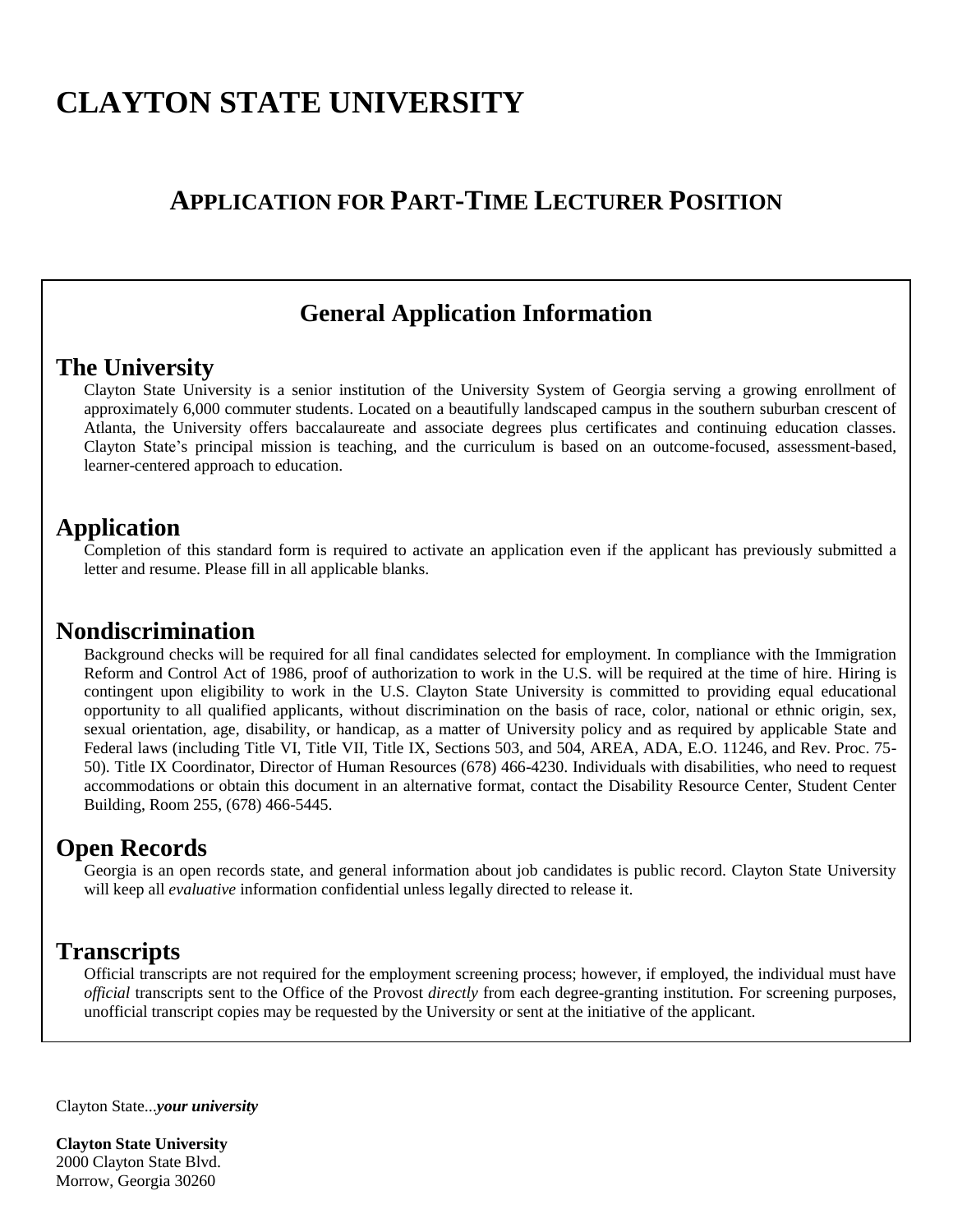## **CLAYTON STATE UNIVERSITY**

#### **APPLICATION FOR PART-TIME LECTURER POSITION**

(Please print neatly or type; fill in all applicable blanks even though a resume is attached.)

| Teaching discipline or                                   |                                                                |     |                       |
|----------------------------------------------------------|----------------------------------------------------------------|-----|-----------------------|
| Other position applied for                               |                                                                |     |                       |
| Full time<br>Part time                                   | (Check one or both); Available Day __________ Evening ________ |     | (Check one or both)   |
|                                                          |                                                                |     |                       |
|                                                          |                                                                |     |                       |
|                                                          |                                                                |     |                       |
| Last Name                                                | <b>First Name</b>                                              |     | Middle                |
|                                                          |                                                                |     |                       |
| Home Address                                             |                                                                |     | Home Phone            |
|                                                          |                                                                |     |                       |
|                                                          |                                                                |     |                       |
| City                                                     | <b>State</b>                                                   | Zip | <b>Business Phone</b> |
| Other names by which you have been known professionally: |                                                                |     |                       |

#### **COLLEGIATE AND PROFESSIONAL EDUCATION** (most recent first)

| <b>Degree</b> | Institution | Year | Major |
|---------------|-------------|------|-------|
|               |             |      |       |
|               |             |      |       |
|               |             |      |       |
|               |             |      |       |
|               |             |      |       |
|               |             |      |       |
|               |             |      |       |
|               |             |      |       |
|               |             |      |       |
|               |             |      |       |

**PRESENT EMPLOYMENT**

| Employer            | Your position    |  |
|---------------------|------------------|--|
| Address             |                  |  |
| Dates of employment | Full or Par-time |  |
| Supervisor          | Phone            |  |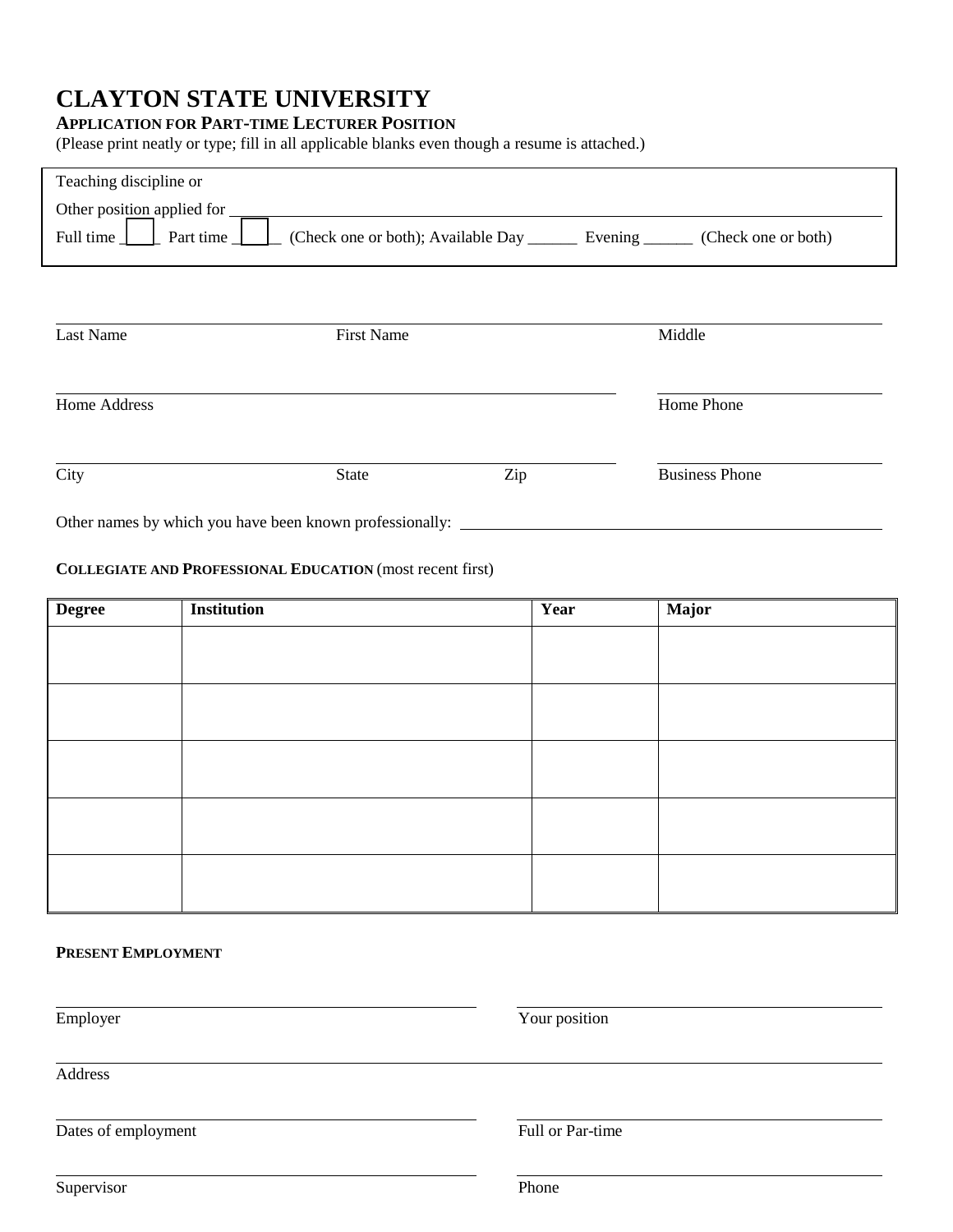**PREVIOUS EMPLOYMENT** (Exclude present employment if listed above. Attach additional page if needed.)

**ACADEMIC** complete list, most recent first

| <b>Dates</b> | <b>Institution</b> | <b>Position</b> | <b>Full/Part-time</b> |
|--------------|--------------------|-----------------|-----------------------|
|              |                    |                 |                       |
|              |                    |                 |                       |
|              |                    |                 |                       |
|              |                    |                 |                       |
|              |                    |                 |                       |
|              |                    |                 |                       |
|              |                    |                 |                       |
|              |                    |                 |                       |
|              |                    |                 |                       |
|              |                    |                 |                       |

**NON-ACADEMIC** (Significant employment since college or past ten years, including military.)

| <b>Dates</b> | Organization | Position |
|--------------|--------------|----------|
|              |              |          |
|              |              |          |
|              |              |          |
|              |              |          |
|              |              |          |
|              |              |          |
|              |              |          |
|              |              |          |
|              |              |          |
|              |              |          |
|              |              |          |
|              |              |          |

**PROFESSIONAL LICENSE, CERTIFICATE, REGISTRATION, ETC.** (List state and number if applicable.)